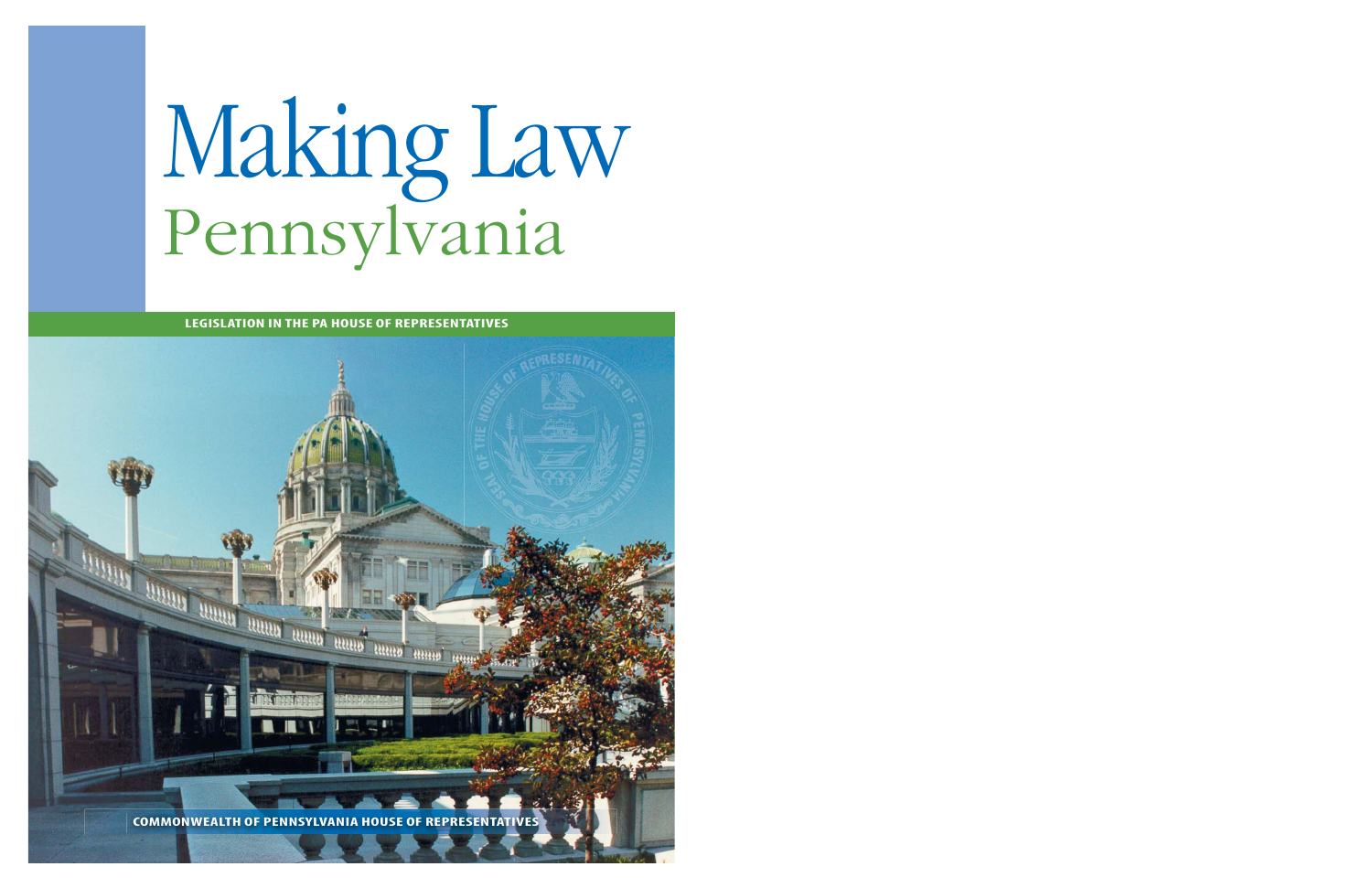Have you ever wished that government would just step in and pass a law to correct some situation you find totally unacceptable? Fortunately for all of us, it's not that simple. Making law in Pennsylvania is a meticulous process – and for good reason. State laws influence our environment, economy, education, our families, our health, and virtually every aspect of our daily lives, now and for generations to come. To make new laws or change those already on the books, lawmakers follow time-honored constitutional procedures. On the following pages, you'll see how a legislative system developed centuries ago still works today, both for lawmakers and the Pennsylvanians who send them to Harrisburg. Then, the next time you wish your legislators would just "lay down the law," you'll have a good idea of what it takes to make that happen.

*"There oughta be a law!"*

# a formidable responsibility .

## making law

#### **Imagine studying** thousands of subjects and developing an informed opinion about each one. That is exactly what legislators in the Pennsylvania General Assembly do every term as they consider and vote on proposals that may become law for all Pennsylvania citizens. State representatives and senators perform other services for those who elect them to office, but none are more important than lawmaking.

 There are many steps in the legislative process, and it can look complex on the surface. Actually, the sequence of turning a good idea into law is quite straightforward, moving in deliberate steps, but at a cautious pace. The founders of our state planned it that way. As former subjects of a king, they knew that a fair society is impossible when a single group or individual can act without restraint to make law for everyone else. They were determined that no one would have the power to create law alone or on impulse and they filled the Pennsylvania Constitution with safeguards to prevent it. Thanks to the vision of our first legislators, making law in Pennsylvania today requires responsible collaboration by many individuals – elected to represent the interests of thousands more.

**AMENDMENTS Changes to specific portions of a proposed law. Amendments may be offered in committees or on the House Floor.**

#### **A Balance of Power**

The Pennsylvania Constitution placed a fundamental check on legislative power by creating two bodies which must cooperate to make law – the House of Representatives and the Senate. Together, they form the General Assembly, with 50 legislators in the Senate and 203 Representatives in the House.

 Each body must approve the lawmaking actions of the other – or else work out compromises through *amendments* to proposed laws. Even then, the General Assembly can enact law only with the participation of the Governor, who heads the Executive Branch. The Governor can reject a proposed law by using a veto; however, the General Assembly can override the veto if it has enough votes. In this way, power is evenly distributed, or balanced, between the House and the Senate and between the General Assembly and the Executive Branch. These constitutional safeguards are some of the famous "checks and balances" you probably first learned about in school.

#### **Who's the Boss?**

You are. Along with every Pennsylvanian represented by a legislator. According to the Constitution, the people of Pennsylvania select representatives and senators to act on our behalf with the condition that they answer directly to the citizens who elected them. That happens in the voting booth. Exercising control through our votes is another check on runaway power. Legislators must earn our approval while in office – two-year terms for representatives, four year for state senators. During that period, we expect them to represent our best interests every time they consider a proposed law. How well legislators meet our expectations determines whether they remain in office at the end of their terms or are replaced by candidates who voters believe will do

HOUSE OF

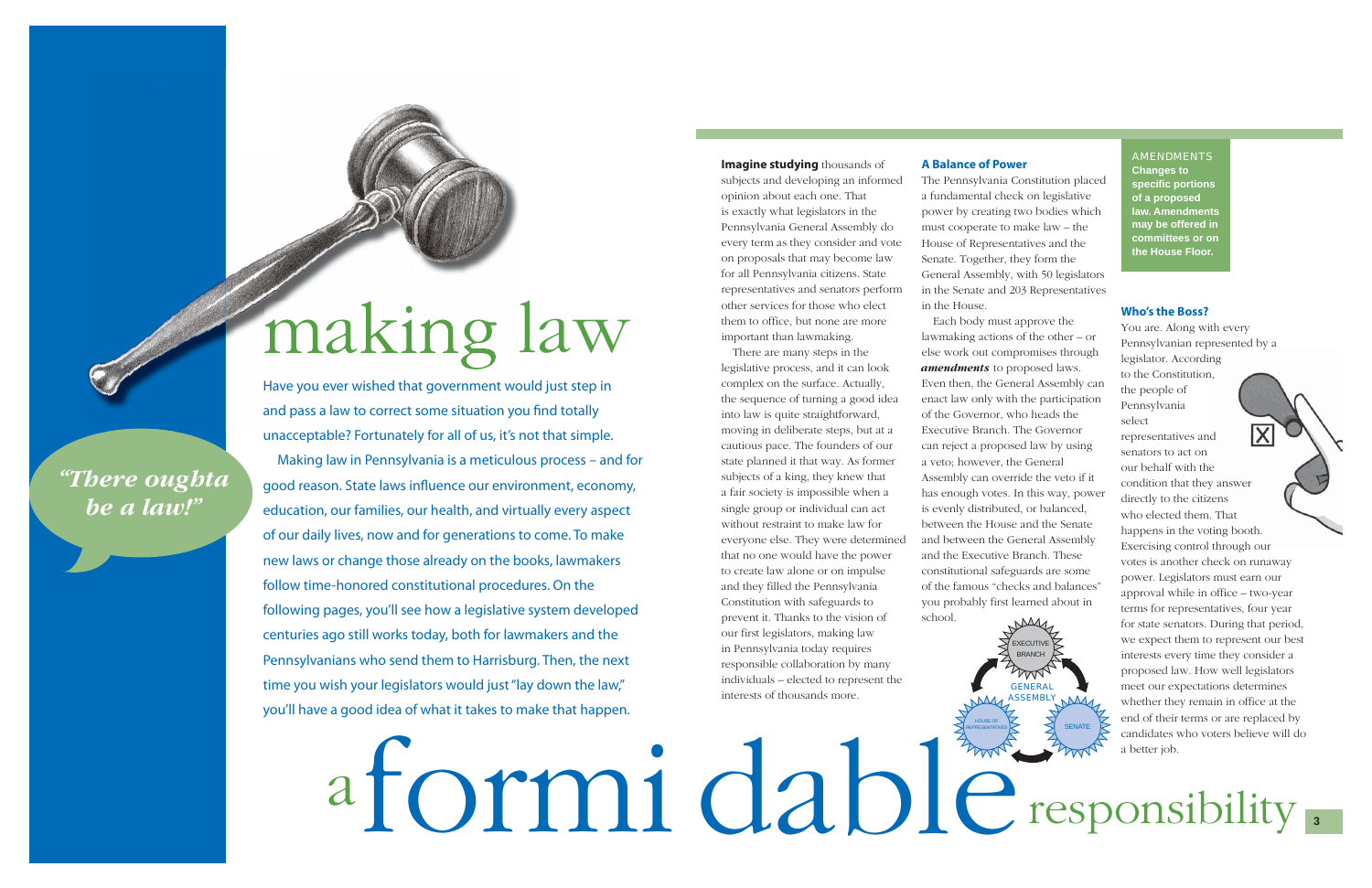*A bill is the written version of an idea which legislators consider as a new law or a change to an existing law. From its first appearance in print, every House or Senate bill travels the same precarious course to the moment it becomes law – or goes down to the agony of defeat. On the next few pages, we'll examine that course and it's optional twists and turns as we follow the life cycle of fictional House Bill 652.*



 $1$  Bi**rth of a Bil**l<br>The idea for Bill **Birth of a Bill** 652 came from a group of Pennsylvania legislators committed to environmental issues.

### **The unit of lawmaking is the "bill."**

#### **3** Rites of Passa<br>House Bill 652 is **2** Rites of Passage

#### **Leaving the Nest**

6 House Bill 652 moves to the Senate where it is examined in committee, in caucus, and by members on the Senate Floor. The Senate passes the bill without amendments.



## The Life Cycle of Fictional House Bill 652

Legislative Reference Bureau write the proposal in the proper form for a bill.



*The Third Day of Consideration* Members actively debate House Bill 652. Ultimately, they vote for its passage.

#### **7 The Final Interview**<br>The bill arrives on the The bill arrives on the Governor's desk where the Governor signs it into law.

# bio graphy<sub>of a bill</sub>

*The Second Day of Consideration*The number and title of Bill 652 are again read to the members, who continue to prepare for discussion of the bill. Amendments may be offered at this time.

**4 Peer Review**<br>**1** Majority and minority party members meet in separate caucus rooms. There, they review the content of House Bill 652 and decide whether to support or oppose it, as well as other bills scheduled for discussion on the House Floor.

The Speaker of the House signs House Bill 652 on the House Floor and the President Pro Tempore of

the Senate signs it in the Senate.

*The First Day of Consideration* Bill 652 debuts on the House Floor with an announcement by the clerk from the podium that the bill has been reported from committee. Members begin to inform themselves about the bill.



8**Joining the Team** House Bill 652 officially becomes law and is given an Act number.





available to the public. **Entering a Wider World** Like all bills, 652 is considered by members on the House Floor on



examined by the Standing Committee on Environmental Resources and Energy, which votes to accept it as written and reports it to the House Floor. But first, the topic takes a brief detour into the caucus room for a second round of review.



**Peer Review**

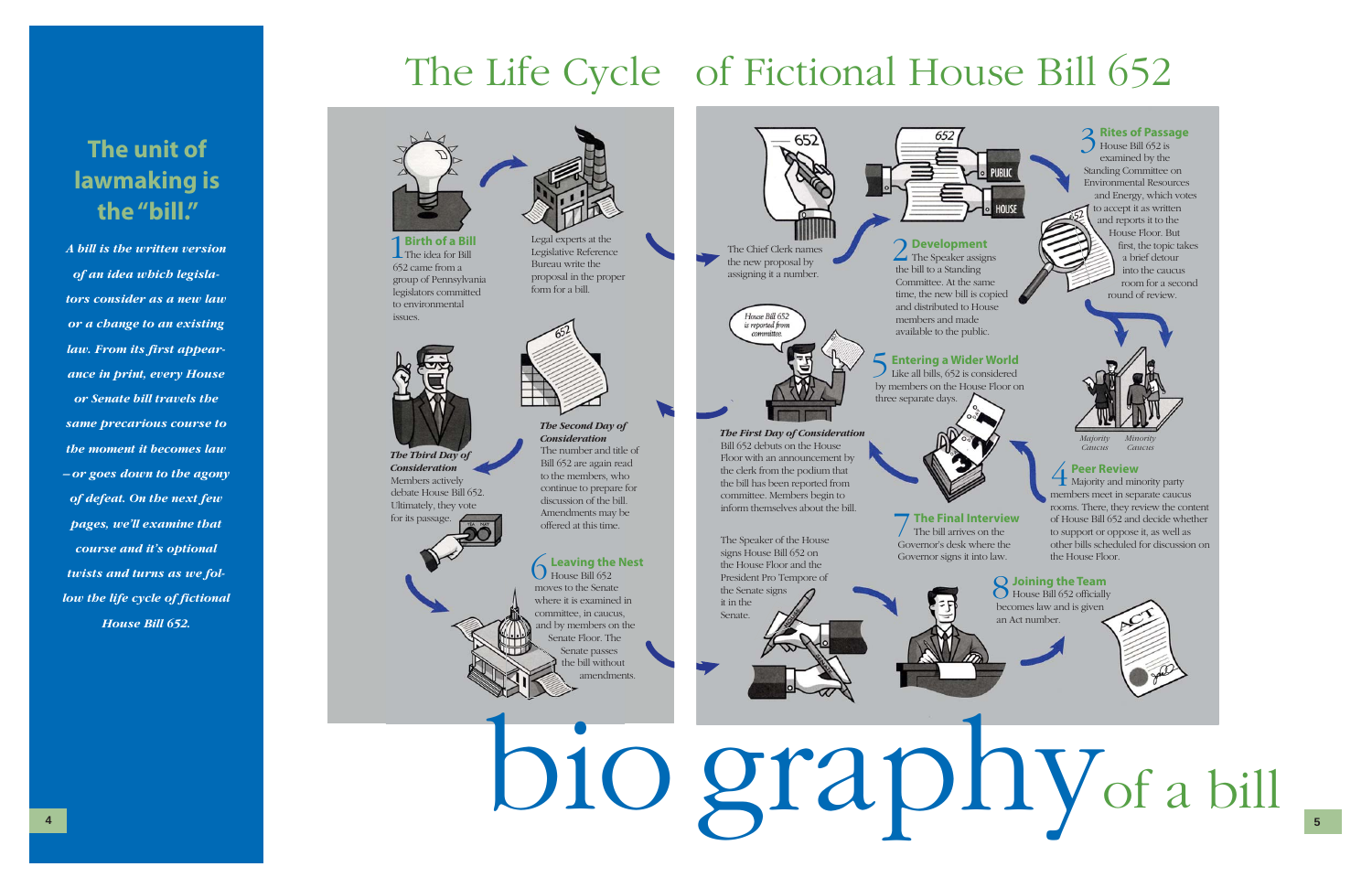**The idea** for Bill 652 could have come from almost anywhere – individual legislators, private citizens or organizations, the Governor, or from bills considered in the past. Ideas for laws can be sparked by federal government regulations or some ruling of the courts. Our sample House Bill 652 was proposed, or sponsored, by a group of representatives who share an interest in environmental issues.

 The legislators sponsoring the idea send their proposal to the Legislative Reference Bureau, where it is written in the proper format by legal experts, copied, and placed in the blue folders known as *"bluebacks."* The sponsors sign the folders and send them to the *Chief Clerk,* who names the proposal by giving it a number – in this case, House Bill 652. House bills are numbered in the sequence in which they are presented to the Chief Clerk over a two-year term.



#### **BLUEBACKS**

The name and color of the cover for a legislator's proposal. After a blueback is duplicated for distribution to all members, it is known as a bill.

#### CHIEF CLERK

The Chief Clerk is responsible for dayto-day operations of the House. The Chief Clerk also convenes the House to elect the Speaker and supervises the printing of all bills and journals.



### 1birth **The Idea Emerges**

#### **Legislative Reference Bureau**

Before the Legislative Reference Bureau (LRB) was formed in 1909, billwriting was far less efficient. Lawmakers asked House or Senate clerks to write up their bills, hired private attorneys to do it for them, or wrote their own. As House Clerk for 15 years, Benjamin Franklin quietly wrote many bills for members, submitting a few ideas of his own under their names.

 Today, the non-partisan LRB is the sole bill-drafter and publisher of laws for the House and the Senate. It is also one of the busiest legal offices in Pennsylvania. In any two-year session, the bureau prepares about 70 million pages of bills, amendments, resolutions, and citations, along with weekly bill summaries.

## 2 development

#### **Anatomy of a**

#### SPEAKER OF THE HOUSE

This term originated in the British House of Commons in 1258. It refers to the elected leader in the House who speaks for the people and to the Sovereign, which today refers to the Governor. The Speaker selects committees, interprets and enforces House rules (known as *Parliamentary Procedure*), and signs all bills and joint resolutions passed by both the House and Senate.

#### PARLIAMENTARY PROCEDURE

As a decision-making group, the House must operate by a set of rules that makes sure its procedures are fair and open to all of its members. These rules are called "parliamentary procedure" because they were first modeled after the conduct

of England's Parliament.

**During this stage,** bluebacks mature into bills and multiply. The *Speaker of the House* initials a blueback copy of House Bill 652 and assigns it to a committee for review. The Speaker reports that assignment on the Floor of the House at the next day's session. Before the blueback goes to committee, however, it returns to the Legislative Reference Bureau to be made into an official bill. There it receives a Printer's Number from the Legislative History Room and is duplicated as needed. Now authentic, House Bill 652 is filed in the House Document Room, along with thousands of others that are stored there by the end of a twoyear session. Copies of the bill are distributed to members of the House and made available to the public. The bill is also entered into the Legislative Data Processing computer network.

#### **Public Access to Bills**

During an average two-year term, about 5,000 bills are introduced and filed in the House Document Room by Printer's Number. Public access to any bill is available online at www. legis.state.pa.us. For a free copy of a bill, contact your Representative. The office and telephone number are listed with the Chief Clerk's office, 717-787-2372. If you know the Printer's Number shown in the top right corner of the bill, you may stop in person at the Document Room and ask for a copy.

| Bill                                               | Current Printer's<br><b>Number</b> |
|----------------------------------------------------|------------------------------------|
| Printer's No. 111                                  |                                    |
| THE GENERAL ASSEMBLY OF PENNSYLVANIA               |                                    |
| <b>HOUSE BILL</b><br>Session of<br>NO. 652<br>2003 |                                    |
| Introduced by:                                     | Committee                          |
| Referred to Committee on:<br>1.<br>2.              | Assignment                         |
| 3.<br>4.<br>5.<br>6.                               | Title                              |
| $\overline{7}$ .<br>8.<br>9.                       |                                    |



*Underline indicates amendments added to original law*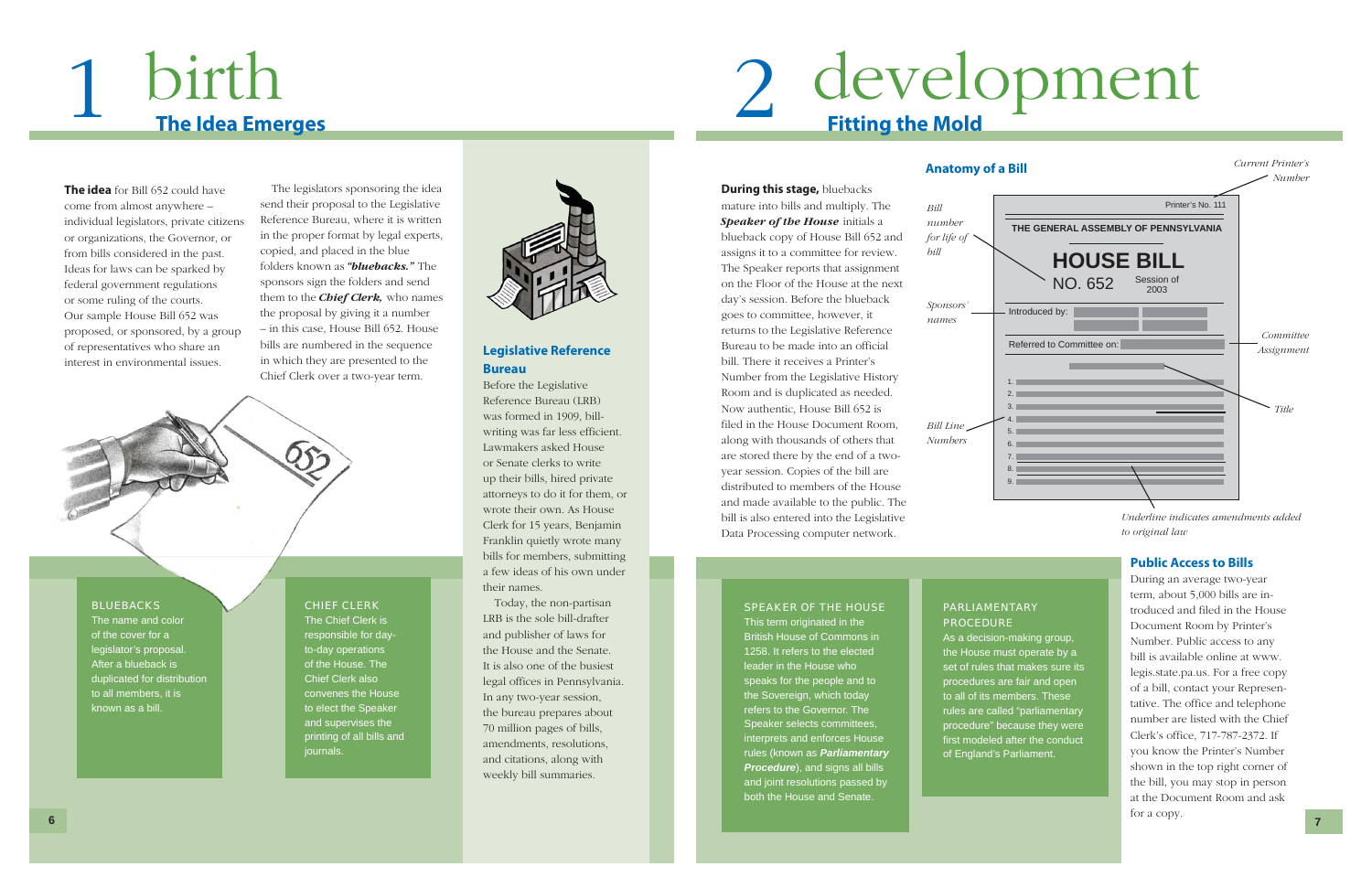

#### **CAUCUS**

## rites of passage

**The Speaker** referred Bill 652 to the Environmental Resources and Energy Committee, which will decide if it merits further consideration. Standing Committees are like guards at a crucial checkpoint. Thousands of bills are sent their way for initial screening but many are stopped in Committee. In fact, roughly 75% of the bills received in Standing Committee are never considered because they are identified as irrelevant, too similar to other bills, poor policy, too narrow in focus, or a distraction from more vital issues.

- Convene committee meetings, which are open to the public, to discuss the matter.
- Hold a public hearing anywhere in Pennsylvania, inviting comment from members of the general public who want the legislators to pass or defeat the bill.
- Refer the bill to a Subcommittee for further study.

 The family of co-sponsors who brought House Bill 652 to life believe in it strongly. In the Environmental

Resources and Energy Committee, Bill 652 is critically examined by others for the first time. Before deciding the fate of a bill, Standing Committees do one or more of the following:

#### **A Catalog of Committees**

- Table, or set aside, the bill to make it inactive.
- Change, or amend, the bill.
- Defeat the bill.
- Accept the bill.

Up to 5,000 bills and amended bills can be proposed in a single term – far too many to be considered by all 203 members of the House. Instead, a variety of committees were formed to manage the workload related to screening, studying, debating, and resolving differences over bills. Sometimes this request holding Committee meetings and public hearings where experts and the public at large can present their viewpoints. In a twoyear session, the House averages 700 committee meetings and hearings which are open to the public.

#### **Standing Committee**

*A bill's first round of review* One of 24 permanent committees organized by topics such as Appropriations, Judiciary, Insurance, Agriculture, Education, Finance, and so on. Standing Committees typically are composed of 15 House members of the political party which holds the current majority in the House and 11 House members of the minority party.

#### **Subcommittee**

*Workshop for in-depth study* Fifteen of the Standing Committees have permanent Subcommittees which specialize in knowing about large state programs such as welfare or education. In all, there are 46 Subcommittees which can be asked to study bills and report and recommend action to the parent committee. For example, the Subcommittee on Higher Education may study a bill for its parent, the Education Committee.

 When it is ready to vote, a Standing Committee can:

 Fictional House Bill 652 survives its trial in Committee and is reported to the Floor without change.

This term is taken from the Algonquin Indian language, meaning "elder" or "counselor." Since 1788, the Pennsylvania House of Representatives has used caucus in three ways: 1. A policy and strategy

- meeting of party members. 2. The Democratic or
- Republican party organizations, e.g. "As a Democrat, I recommend to the other caucus...
- 3. An informal coalition of members with similar interests, for example, the Steel or Coal Caucus.

#### **Select Committee**

*An investigative team* Temporary, special-purpose committee created to study a particular problem or issue related to a bill. Select Committees may hold public hearings.

#### **Conference Committee**

*A committee of compromise* A joint, *bipartisan* House-Senate committee of six which attempts to settle differences over bills which both chambers wish to support. Their compromise report, called a "conference report," must be voted "yeah" or "nay" by the House and Senate with no further amendments.

BIPARTISANThis term refers to participation by both political parties. For example, a bill which has "bipartisan support" is backed by both Democrats and

Republicans.

#### **A Spirited Caucus**

Caucus sessions provide some of the most exciting moments in the legislative process. In effect, the caucus serves as a second look at a bill before it is discussed on the Floor. But the broader purpose of a caucus is to set term objectives for each political party and line up support or opposition to bills that advance or block those goals. This is no easy task with legislators who represent a large diversity of interests across the state. Discussions are more like negotiations. Sparks fly as members tug and pull their various positions into place and persuasive Caucus Leaders try to gather enough votes to defeat or pass a bill. If Leaders succeed in "holding the majority" of 102 votes, they must then "hold their caucus" or keep their members from deserting the party position once everyone returns to the Floor. **9**

### 4peer review **The Caucus Confers**

lines. If the caucus holds, however, it can make or break a bill.

 The discussions normally occur at the beginning of each week in Majority or Minority Caucus Rooms in the Main Capitol Building. But a caucus can still be called once a bill is on the Floor if new developments or controversial amendments are introduced. In fact, Majority and Minority Floor Leaders can request a recess to discuss these events with their members at any point after a bill reaches the Floor until a final vote is taken.

### *"Any comments on this bill?"*

*"How will this affect the state budget?"*

*"This bill won't help the people in my district."*

> *"Why don't we table that one?"*

*"My constituents are really depending on this."*

**House Bill 652** has been reported to the Floor of the House. But first, the topic takes a brief but traditional detour into the Caucus Room for a second round of review. By House practice, votes generally are not taken on the Floor until each political party has had the opportunity to privately discuss, or *caucus*, the bill with its members. On major or controversial bills, the caucus attempts to muster full party support or opposition. On issues of conscience, or where the needs of a member's constituents differ from caucus policy, individual legislators may vote against party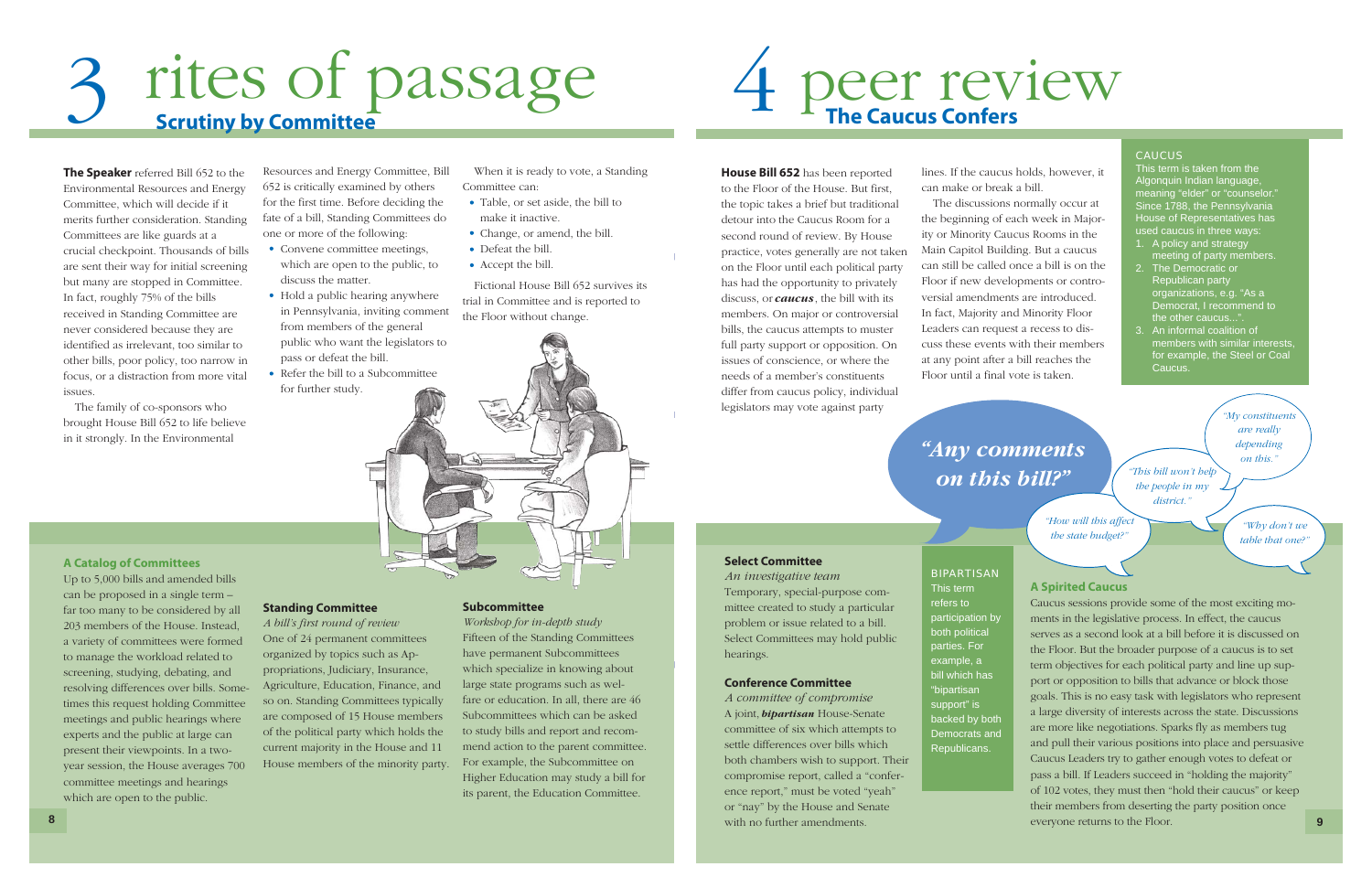## 5 entering a wider world **The House Floor**

**Like all bills,** 652 must eventually leave the caucus room to test its popularity on the Floor of the House. The Constitution requires the full House to consider each bill three times, on three separate days before taking a vote on final passage. The authors of our Constitution included this requirement to slow down the legislative process, making sure that the public would have sufficient time to contact their representatives and voice their objections or support of bills under consideration. "Consideration" of a bill takes a different form on each of the three days.

#### **First Day of Consideration**

The First Day of Consideration is a simple debut for Bill 652. Essentially, it is used to announce that the bill has been reported from Committee. The clerk reads the number and title of the bill. There is no debate, no amendments are offered, and no vote is taken. Then House Bill 652 is automatically tabled, making it inactive for no more than 15 *legislative days.* Faster action can be taken on the bill if the Rule Committee recommends that it come off the table sooner or if a representative moves to take it off the table and a majority of members agree.

#### **Second Day of Consideration**

During the Second Consideration, House Bill 652's number and title are again read. The entire House screens the bill and determines if it has enough information to discuss it. Amendments may be offered.

 Bills that require an expenditure of funds or involve loss of revenue to the state are sent to the Appropriations Committee, which reports them back to the Floor with a "fiscal note," or price tag, telling the members how much it will cost to enact the bill.

#### **Third Day of Consideration**

The Third Consideration is the true day or reckoning for Bill 652 – a full debate, and vote on passage, up or down, by all members. The system has allowed enough time for all interested parties to offer their opinions and for all members to prepare for debate.

 Debate over a controversial bill can take many hours, filling the chamber with high drama as legislators state

#### LEGISLATIVE DAY

A legislative day refers to a calendar day during which the House or Senate is in session. Legislative days are not necessarily consecutive because the House or Senate recesses for the weekends, holidays, and on days when members perform legislative business away from the House or Senate floor.

#### CONSTITUTIONAL MAJORITY

• Reject a bill with a veto, which the General Assembly can override with a two-thirds majority in each

A constitutional majority is composed of more than half of those elected to the House or the Senate, regardless of how many members are present when a vote is taken. Thus, a constitutional majority in the House is 102 or more votes, and in the Senate, 26 or more votes. A "simple majority" is equal to more than half of those who are present when a vote is taken.

their positions with eloquence and emotion.

 At the close of the debate, members vote from their desks by *electronic roll call.* Legislators cannot abstain – each bill requires a "yeah" or "nay" vote from every member present. To pass, the bill must receive a *constitutional majority.* Certain appropriations bills require a two-thirds majority.

 Hypothetical House Bill 652 passes overwhelmingly on the Floor of the House and graduates to the next plateau.

## leaving<br>the nest<br>**Appraisal by the Senate**

#### ELECTRONIC ROLL CALL

### joining<br>the team **A Bill Becomes Law**

Members vote at their seats using an electronic roll call system. Each desk is equipped with voting buttons, green for "yea," red for "nay." At a signal from the Speaker, members

record their votes. Instantly, the votes are displayed on electronic voting boards posted on either side of the House and tallied electronically at the podium so the Speaker can announce the final vote.

#### **Although the House** passed Bill

652, its endurance testing is far from over. Next, it goes to the Senate, where it faces the same series of careful checkpoints: the committee, the caucus, and the three separate considerations on the Senate Floor. The process lengthens if the Senate wants amendments to the bill, which means sending it back to the House. There, members decide if they agree or disagree with the proposed changes. If they do not agree, the bill goes to Conference Committee to work out a compromise (see "A Catalog of Committees," p. 8). Fortunately, the popularity of imaginary House Bill 652 holds, and the final Senate vote approves it unchanged.

 The Speaker of the House and the *President Pro Tempore* of the Senate each sign the bill in the presence of their respective bodies (House or Senate), and House Bill 652 enters the home stretch.

**Now that both** the House and the Senate approve, House Bill 652 must be evaluated by the Governor – the state's chief executive officer. The Governor does not pass bills or make law, but will do one of the following: • Sign a bill into law just as it is. Permit a bill to become law with-

- 
- out signing it.
- body.
- Veto specific items in an approbody.

priations bill, i.e., use a "line item veto"; the General Assembly can also override a line item veto if it has a two-thirds majority in each

Shortly after it has arrived on his desk, the Governor signs into law House Bill 652.

#### **Hypothetical**

House Bill 652 is now repackaged as a law. First, it is given a new number and new title, i.e., "An Act of the General Assembly." Then, the Legislative Reference Bu-

reau documents the Act by publishing it in book form in *Pamphlet Laws*, which is available for distribution to the public.

 This fictional Act is now the official law of the land in Pennsylvania – but not necessarily forever. Laws stay on the books if they serve the public well and comply with the Constitution. If not, the General Assembly can repeal the law or the courts can declare it unconstitutional.

**The House of Representatives has originated 63 percent of the bills which have become law. On average, the House introduces 62 percent of the bills proposed in the General Assembly.**

PRESIDENT PRO TEMPORE**The Senator elected by the members to serve as the presiding of ficer of the Senate. The words "pro tempore," meaning "for a time," refer to his or her "temporary" role as President in the absence of the Lieutenant Governor – the ceremonial President of the Senate who votes only in the case of a tie. The President cannot, however, vote on final passage of a bill or joint resolution.**

#### the final interview **The Governor's Desk**

*Hypothetical House Bill 652 was uncontroversial and uncomplicated and, as a result, breezed through the legislative process. In reality, progress often is more plodding, as bills are examined by subcommittees, discussed at public hearings, amended, reconsidered, assigned a price tag, and so on. Whether a popular bill moves effortlessly through the system or makes several stops along the way, no bill can become law without fair considerations from many points of view.* 

 *That's why we can't turn sound ideas into law with a snap of our fingers–even though we sometimes wish we could. It takes time. And that's good, because a bill that survives intense review by all interested parties is more likely to represent the will of the people. That kind of responsible lawmaking is what our ancestors had in mind when they wrote the state Constitution; and it guides our legislators today as they make law in Pennsylvania.*